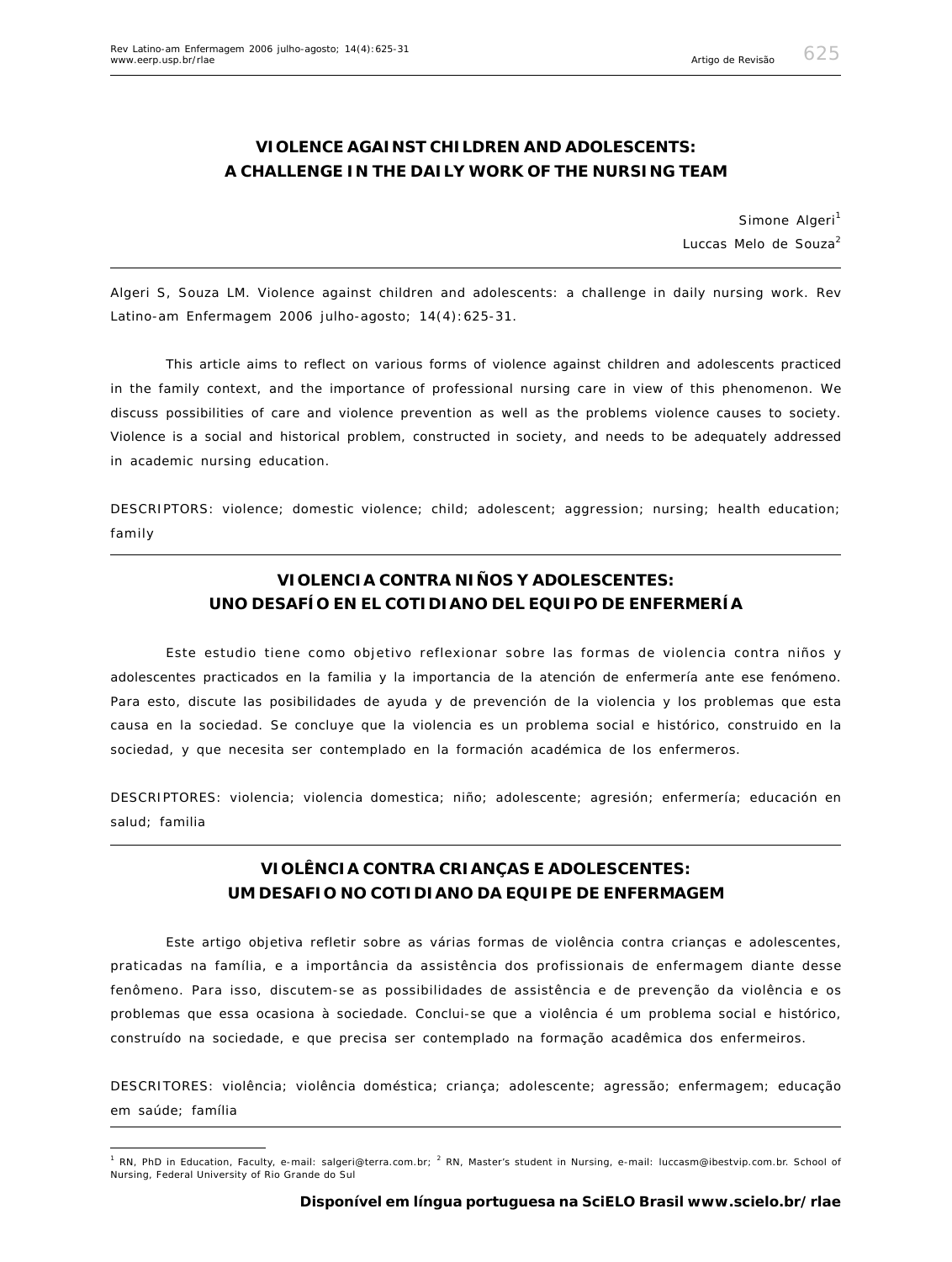## **INTRODUCTION**

Violence, in its different forms, is a phenomenon established through countless factors. It affects the family reality and constitutes a severe threat to life. According to the Brazilian National Council for Child and Adolescent Rights (CONANDA), each year, six and a half million children suffer some kind of domestic violence in this country. Eighteen million children are beaten up every day and 300 thousand children and adolescents are victims of  $i$ ncest<sup>(1)</sup>. The violence problem is increasingly moving beyond the silence of the family sphere, becoming evident in society, mainly in hospital and educational institutions - and thus giving rise to daily news items in the media $^{(2)}$ .

The Brazilian Federal Constitution determines that it is the obligation of the State, the Family and Society to defend the rights of children and adolescents. Unfortunately, this determination is insufficient to hide the sad Brazilian reality in which poverty, illiteracy and child work - as different forms of violence - impede that children's basic and elementary needs are preserved $^{(3)}$ .

According to data by the Ministry of Health $(4)$ , violence and accidents together are the second cause of death in the general Brazilian mortality picture. In the group between 5 and 19 years of age, it is the first cause of death. This reveals the severity of this phenomenon, which ends up affecting the entire national territory. Moreover, it constitutes a large public health problem, mainly due to the feeling of insecurity caused in all social spheres and the financial costs it represents to the entire population<sup>(5)</sup>.

Despite its gravity, however, we find the almost inexistence of violence studies from a public health perspective in Brazil. This justifies the need for research and reflections about the theme. Most existing publications come from the psychology area, denoting nursing professionals' lack of involvement with the violence phenomenon $<sup>(6)</sup>$ .</sup>

This demonstrates the pertinence of deeper reflections about the theme. This article aims to discuss the phenomenon of violence against children and adolescents, which is clearly present in the context of the nursing team, as it has been responsible for an increasing demand for public health care services. Based on a literature review, this study reflects on the 'violence problem' to support further analyses of nurses' involvement with this issue.

### **METHODS**

This literature review was theoretically based on books, theses, dissertations and journal articles, through a search in the LILACS and SCIELO databases and in the Automated Library System of the Federal University of Rio Grande do Sul, using the descriptors "violence or domestic violence or aggression or child or adolescent". Results were selected by reading the abstracts. If these addressed the study object, the full texts were analyzed. In total, we used 24 references to elaborate this article, which were organized in line with the interests of the intended discussion.

## **ANALYZING THE VIOLENCE PROBLEM**

The history of violence against children and adolescents accompanies the human trajectory of social and, mainly, family relations<sup>(7)</sup>. Some authors<sup>(8-1</sup>)  $9)$  affirm that this phenomenon has permeated world history since the most primitive recordings, being expressed by countless and different modalities, within cultural specificities. "Examples of childhood violence are present in History, in Mythology, Anthropology and in Religious Processes". However, it was only in the  $20<sup>th</sup>$  century that the problem of violence against children and adolescents started to be studied, due to the new values attributed to the modern family<sup>(3)</sup>.

Despite registration and notification problems and the omission demonstrated by many people's silence, statistics are starting to highlight violence against children and adolescents as a universal and endemic phenomenon, without any distinction of race, social class, sex or religion<sup>(10)</sup>.

Two forms of violence against children and adolescents stand out, mutually distinguished by a series of characteristics. Intrafamily violence corresponds to any action or omission that impairs a child or adolescent's well-being, physical or psychological integrity or freedom and right for development. It can be committed at home or at another place by a family member, including persons who assume a parental function without blood bonds, and a relation of power towards the other person. Domestic violence, on the other hand, includes other group members, without a parental function, who live together in the domestic space, including employees, people who sporadically live at a family's home and aggregates<sup>(11)</sup>.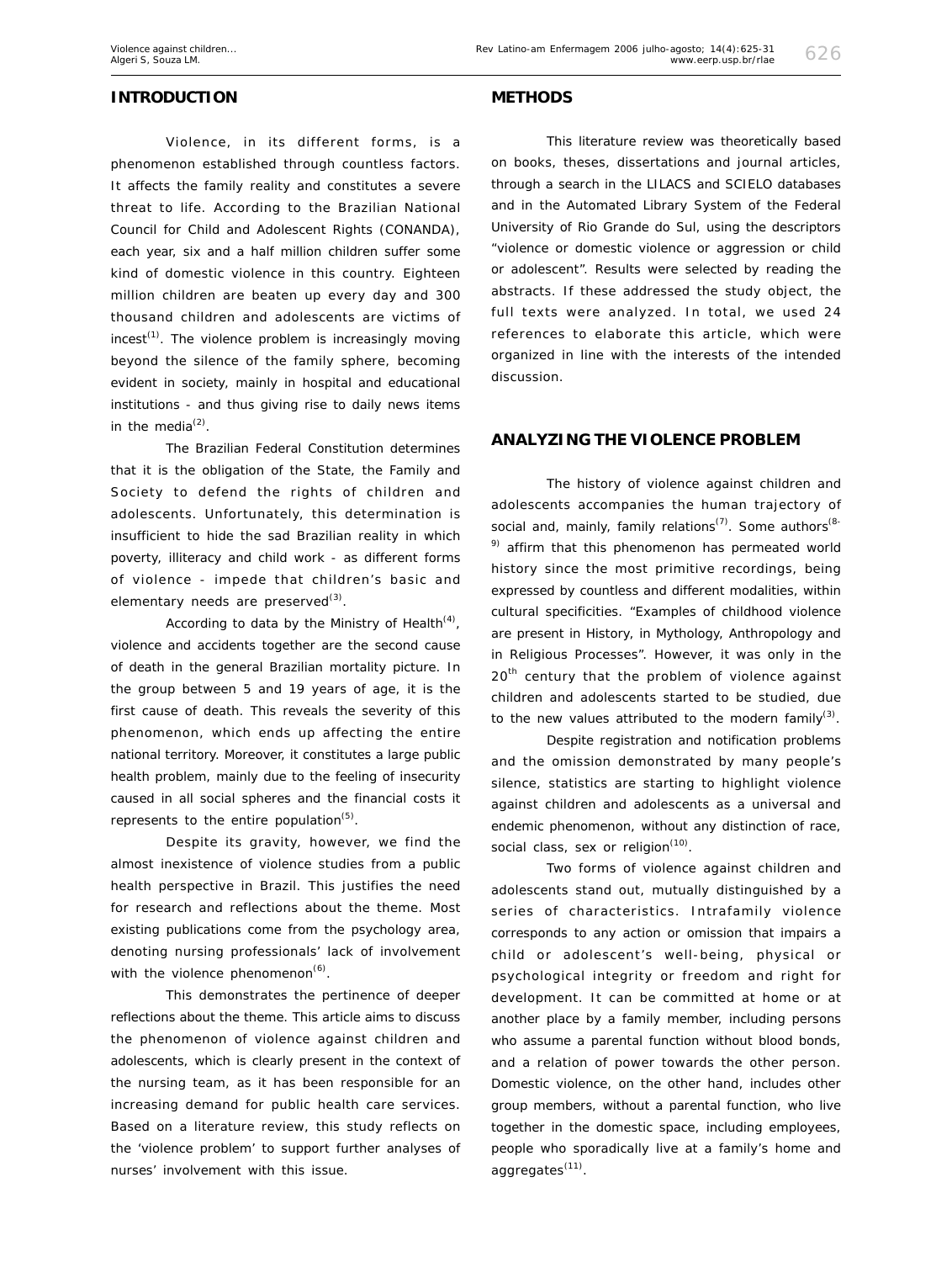According to literature<sup> $(12)$ </sup>, therapists working with the domestic violence issue have discovered that aggression against children and adolescents has the social function of maintaining families united and is used as a way to solve emotional problems. The same author declares that this violence modality has been an effective means of preserving collective emotional equilibrium.

The violence phenomenon is difficult to apprehend due to the level of subjectivity, polysemy and controversy it contains. However, its distinct forms and expressions can be analyzed<sup>(13)</sup>. Moreover, there exists a clear relation between the globalization process and the production of new expressed forms of violence, such as organized crime, young people's activities in armed groups and domestic violence for example.

Violence against children and adolescents covers specific concepts of physical, psychological, sexual violence and negligence, which we will discuss next.

Physical violence is committed when a person, who sustains a power relation towards the child, causes or tries to cause non-accidental damage, through the use of physical force or some kind of weapon that can provoke - or not - external or internal injuries or both. According to more recent conceptions, repeated, non-severe punishment is also considered as physical violence $(11)$ .

Psychological violence "is evidenced as an adult's negative interference with the child and its social competence, constituting a pattern of abusive behavior. The most common forms are: rejecting, isolating, frightening, ignoring, corrupting and creating unreal or extreme expectations about the child or adolescent"<sup>(3)</sup>.

Sexual violence is understood as any sexual act or game, whether in a hetero or homosexual relation, in which the aggressor has reached a more advanced psychosexual development stage than the child or adolescent, aimed at sexually stimulating him/ her or using him/her as a means of reaching sexual satisfaction<sup>(14)</sup>.

Negligence is explained as the fact that the family fails to cover a child or adolescent's physical and emotional needs. It occurs when the parents or responsibles neglect to feed, dress adequately, medicate or educate their children<sup>(3)</sup>. Accidents can also be classified as a type of negligence, as they can be prevented and result for the responsibles'

carelessness, lack of public investments and omission in traffic control, among others<sup> $(7)$ </sup>.

It is known that, in a ways, good or bad experiences are reflected in the adult personality. However, violence occurring silently within families and society, as if it were a banal phenomenon, remains surrounded with myths and taboos. Literature<sup>(15)</sup> mentions that families can be unprepared to understand, administer and tolerate their own conflicts and can become violent by tradition.

The cycle of violence against children and adolescents is thought to be directly related with the affective bond between parents and children. Many children feel threatened, neglected, abandoned and do not find reasons in their own environment to believe that they are important. Being constantly submitted to violence, these children learn that this is the only - inadequate - way to solve conflicts. This assertion is strengthened by the fact that children living in violent environments tend to believe that this is the only form of socialization, contributing to maintain the multigenerational character of violence<sup>(16)</sup>.

In this context, families that propitiate violence determine a situation of severe lack of protection and vulnerability for the child or adolescent. This requires an analysis of the phenomenon in its social, political, economic and cultural complexity, and of the reciprocal relations among all of these aspects in the genesis of violence. According to researchers $(17-$ <sup>18)</sup>, the interpersonal relation that configures an abusive interaction pattern between parents and children was historically constructed by individuals who reveal the marks of their personal history in the social, economic, political and cultural context they are inserted in.

Silence due to the family pact is a cause of delay in care and undernotification of violence against children and adolescents<sup>(16)</sup>. Hence, violence needs to be focused on from different angles as the construction of an adequate intervention will depend on the paradigm used to understand the reason why this phenomenon happens in each person's daily life. Nurse need to adopt a specialized approach to this problem, due to its constant presence in their professional practice.

Adopting the viewpoint that violence against children and adolescents is a form of relation established among family members - in its internal functioning or in social life itself - first, it needs to be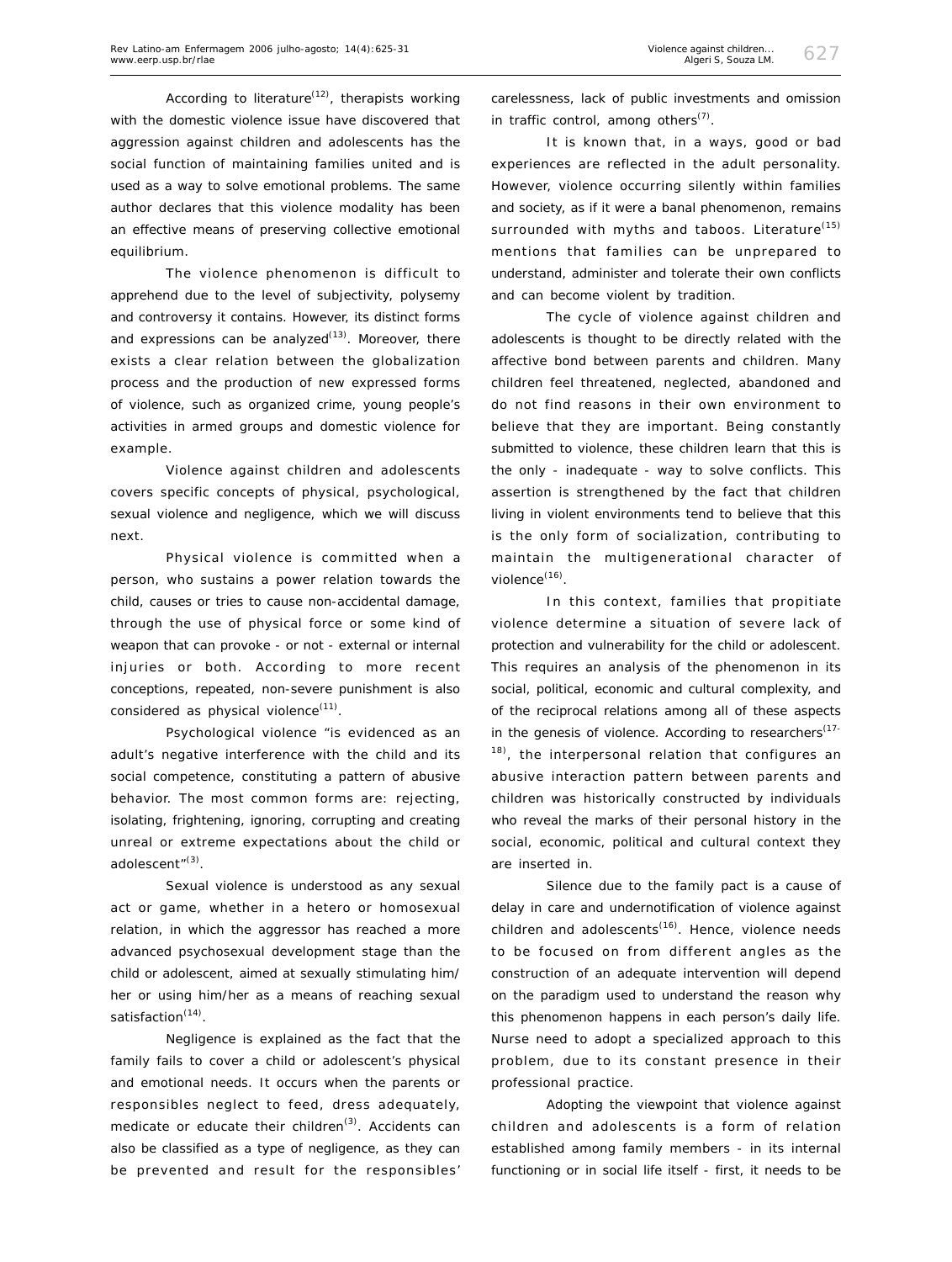denounced and denaturalized. According to literature<sup>(19)</sup>, "the different forms of violence present in each of the relational groups that structure social life can be explained if we consider violence as an excessive and qualitatively distinctive act, which is verified in the exercise of each power relation present in social production relations. The idea of force, or coercion, supposes the production of damage to another individual or social group, whether belonging to a social class or category, to a gender or ethnic group, to an age or cultural group. Force, coercion and damage towards the other, as an excessive act that is present in power relations, both in the sovereign power's domination strategies and in micro networks of power among social groups, characterizes contemporary social violence".

### **NURSING AND THE VIOLENCE PROBLEM**

Most public policies directed at violence against children and adolescents still have not analyzed how violent families produce violent youngsters. Children's exposure to domestic/family violence, responsible for the cycle of multigenerational violence, corresponds to the reproduction of violence in adolescence and adult age, in the family sphere as well as in society. In the hospital reality, this cycle becomes very evident, and efforts are made to interrupt it. Behind every child or adolescent submitted to violence, there is a family that needs help and care to continue. The destructuring of a whole family nucleus leads to severe consequences at the level of human relations and also generates a high social  $cost^{(5,15)}$ .

Nurses' actions are seen as a relational process of rehabilitating other persons. Hence, when aggressors (parents) spend time with the child who is hospitalized for violence, this allows them to get to know and interact with the nursing team. This opens up spaces for the construction of a help relation that seeks, at all times, to create awareness about the importance of a new way of relating to the child, establishing healthy living and the opportunity to break the cycle of multigenerational violence.

The incessant search to understand the facts becomes a permanent challenge for nurses with a view to a safe intervention. Multidisciplinary teamwork is essential, as an early diagnosis of the situation allows for the elaboration of adequate care plans. The group's participation and supervision are fundamental since, besides trying to exceed the limits of professional training and experience, this also provides for a space to share impressions, anxiety, advances and frustrations<sup>(20)</sup>.

What needs to be done to face the problem of violence against children and adolescents is to take a stand: take the first step, the beginning that challenges the denial of this problem by society and implies the definition of priorities and the establishment of immediate protection processes for the child/adolescent. However, "the understanding of the phenomenon gains depth and starts to focus not only on the aggressor-victim pair, but also on the social system that repeats violence, to the extent of acknowledging that not only the family sphere, but also the community environment, social relations in school, the educational culture practiced in society, the parents' life history and the subjects' economic and social conditions make them more vulnerable to suffer or provoke abuse" $(21)$ . Violence is a very polemic issue, as it interferes with family standards and dynamics, involving corrections and separations. However, complaint, debates and reflections are paramount to fight this problem.

Thus, nurses need to have scientific knowledge about the 'violence problem', in order to comply with their professional care responsibility. Moreover, they need to be legally and morally committed as citizens/professionals, officially informing pertinent bodies - like the Guardianship Council and the Public Prosecution Service - about suspected cases of violence against children and adolescents. However, this precedes the task of facing and coping with their own feelings and emotions about adults who commit some kind of violence, revealing ethical and moral conflicts that need to be explored throughout their training - at academic level, in subjects about this theme; and in their professional environment, through permanent education.

Academic nursing formation insufficiently considers the violence problem in subjects about children, adolescents and families. One of the main reasons for the lack of this approach in the academy is the fact that domestic/intrafamily violence is a health problem/condition that does not contain physiopathological concepts and is not explicitly included in the International Classification of Diseases - ICD-10 $^{(22)}$ . Including this theme in the curriculum would prepare nurses to diagnose this severe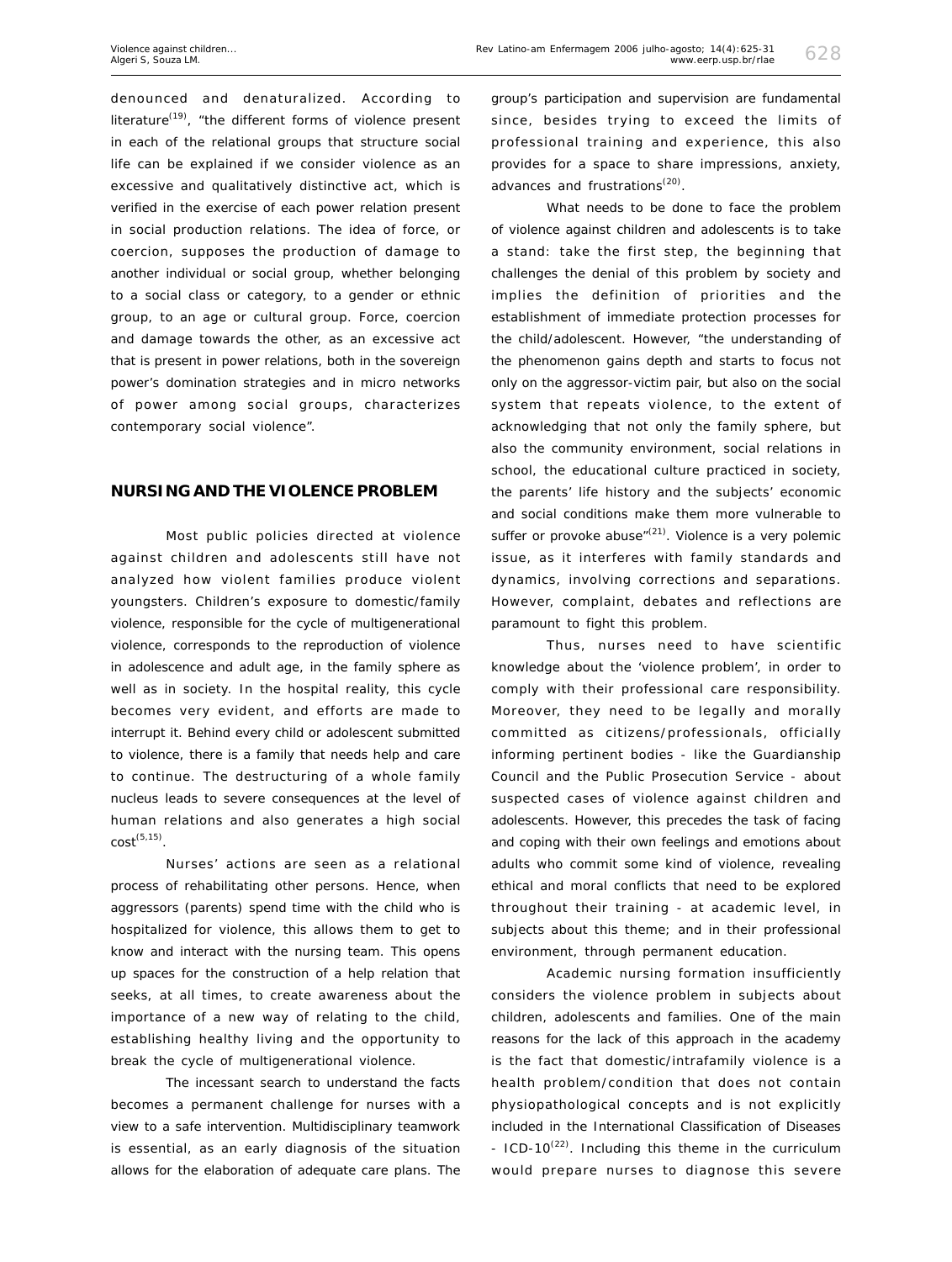collective health problem, which is a relevant factor for care intervention and prevention of violence at an early stage. Moreover, this would enable nurses to face the violence phenomenon through 'other eyes', adopting a holistic approach instead of exclusively focusing their care on the physical consequences provoked by the act of violence against the child or adolescent.

These reflections are in line with the Global Report on Violence and Health<sup> $(23)$ </sup>, which points towards the importance of professionals' decisive action towards the daily reality of violence against children and adolescents, in order to promote the protection and integral development of the human being who is taken cared of.

Therefore, it is vital for public policies not to be directed exclusive at the children and adolescents, but to include the main nucleus they are inserted in: the family.

Nursing actions involving families are fundamental, mainly at the three prevention levels: primary, secondary and tertiary. At the primary prevention level, strategies need to be directed at the whole population, with a view to reducing the incidence and prevalence of violence cases. Primary prevention strategies can be developed through prenatal care programs, promoting mothers' roomingin with their babies, encouraging fathers' participation in the delivery room, reinforcing attitudes that strengthen the primary bond between children and families. In this context, nurses' actions in the Basic Health Network also stand out, where they should act by holding debate groups with parents, at Basic Health Units as well as kindergartens. Besides caregivers, nurses should also assume the role of educators in their care activity, showing parents the ideology of protecting the rights of children and adolescents at all times.

In secondary prevention, nurses should identify families with a potential risk of violence, so as to verify the existence of situational crises, that is, elements that could lead to a modality of violence. There is a need to assess, for example - during the prenatal period, pediatric appointments, among others - families with a risk for abusive behavior, proposing alternative solutions, like in the case of parents in a situation of chemical dependence, advising and referring them to specialized treatment. Another alternative is to emphasize, as early as the first contacts, the importance of positive discipline,

imposing limits for the child's healthy development, which is different from strictness or omission. Moreover, nurses should visit families' homes to deliver specific care to vulnerable groups and also to promote health education.

In tertiary prevention, nurses act when a situation of violence against children and adolescents has already occurred and one of the goals, besides treatment, is to prevent its recurrence. When the situation of violence is identified, it is important for these professionals to maintain a solidary attitude towards the child and his/her family, offering support to solve the problem instead of punishment, and providing alternative strategies to solve difficulties in family relations<sup>(16)</sup>.

No matter what place nurses are active in, fighting the phenomenon of violence against children and adolescents, we emphasize the importance of articulation, involving the academy and health services, direct care professionals and faculty/ academics. The exchange of experiences among them - at the level of research as well as care - can lead to improvements in nursing professionals' actions towards children/adolescents who are victims of violence.

### **FINAL CONSIDERATIONS**

The global character of the violence phenomenon needs to be present in discussions about public policies, turning into a constant challenge for the nursing team $(7)$ . Nurses need to act as facilitators among the child/adolescent, aggressors and health teams. Therefore, it is not enough just to "have, set up or train teams and people but, mainly, to study the range of the theme with scientific rigor" $(2)$ .

It is important for nursing professionals to turn the hospital into a less hostile, less aggressive and more welcoming environment through their actions. Therefore, they should include playful aspects in their care actions, which meet with the infant world, seeking to minimize the pain and suffering caused by violence. Interesting activities could cover, for example: telling children's stories, performing drama sessions with care material (syringes and equipments), besides holding group creativity workshops, using clay and paint, among other possibilities. At the same time, through the socialization and expression of feelings and problems,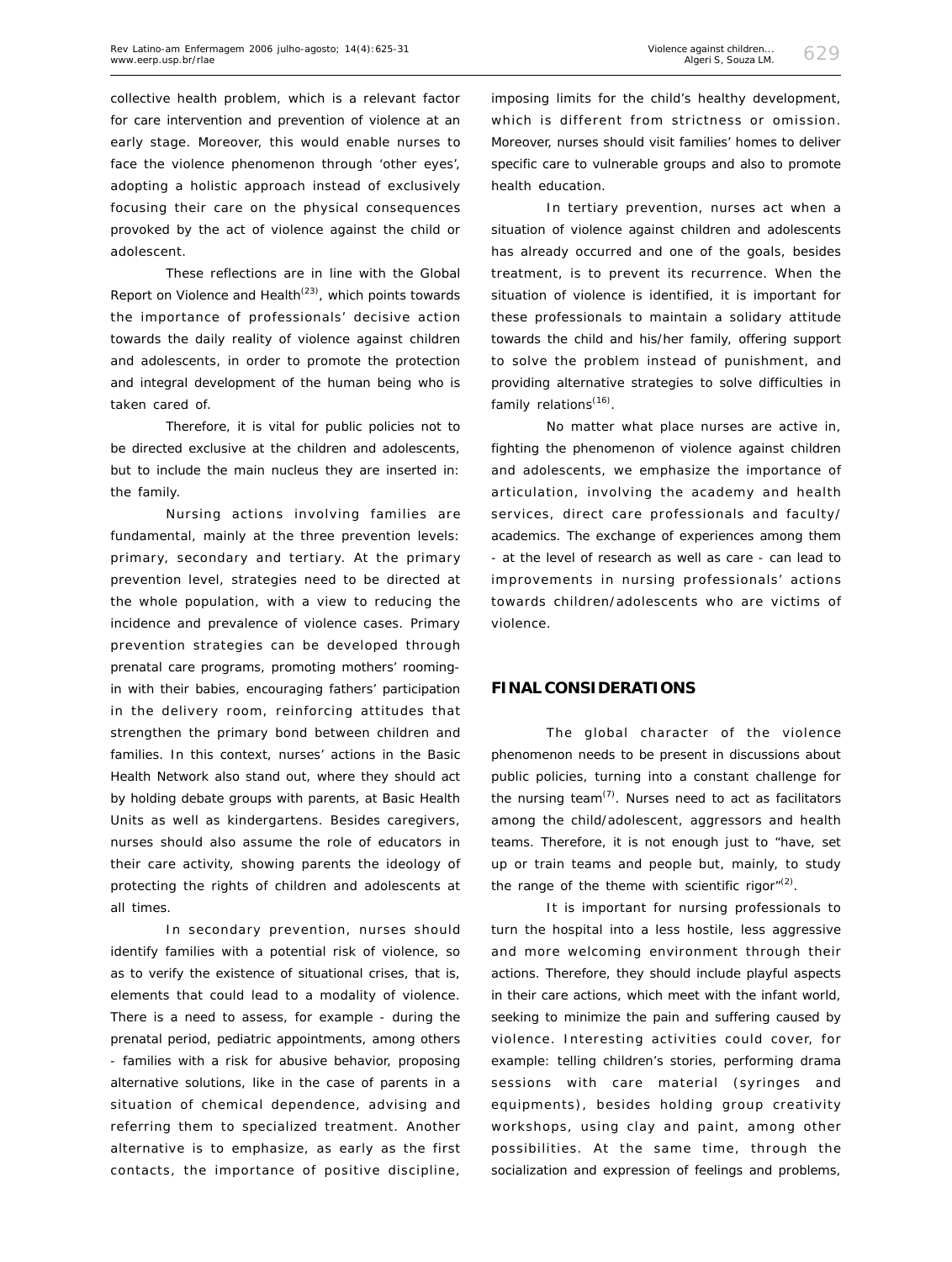parents will have the chance to visualize, by means of the nurses' attitudes, adequate actions that can allow for another model of relationship and interaction between themselves and their children.

In the Basic Health Network, nursing professionals also play a fundamental role in coping with violence against children and adolescents, as this care level favors the early detection of these cases. However, for this to occur, there is an urgent need to change routine approaches used at these services, which tend towards a care view based on healing practices that are especially based on the observation of signs and symptoms of clinical pictures. In the initial stage, nurses should provide a decisive contribution in the identification of events that deserve immediate or indirect intervention, revealing reliable reasoning processes. In this perspective, one possible idea could be the inclusion of questions about violent events in nursing consultations, as these could attract

#### **REFERENCES**

1. Conselho Nacional dos Direitos da Criança e do Adolescente. Encontros de articulação do CONANDA com os Conselhos Tutelares. Brasília (DF): CONANDA; 2000.

2. Scherer EA, Scherer ZAP. A criança maltratada: uma revisão da literatura. Rev Latino-am Enfermagem 2000 agosto; 8(4):22-9.

3. Camargo CL, Buralli KO. Violência familiar contra crianças e adolescentes. Salvador (BA): Ultragraph; 1998.

4. Ministério da Saúde (BR). Secretaria de Assistência à Saúde. Notificação de maus-tratos contra crianças e adolescentes pelos profissionais de saúde: um passo a mais na cidadania em saúde. Brasília (DF): Ministério da Saúde; 2002.

5. Ferriani MGC, Garbin LM, Ribeiro MA. Caracterização de casos em que crianças e adolescentes foram vítimas de abuso sexual na região sudoeste da cidade de Ribeirão Preto, SP, no ano de 2000. Acta Paul Enfermagem 2004; 17(1):45-54.

6. Njaine K, Minayo MCS. A violência na mídia como tema da área da saúde pública: revisão da literatura. Saúde Coletiva 2004; 9(1):201-11.

7. Assis SG, Avanci JQ, Santos NC, Malaquias JV, Oliveira RVC. Violência e representação social na adolescência no Brasil. Rev Panam Salud Publica 2004; 16(1):43-51.

8. Assis SG. Crianças e adolescentes violentados: presente e perspectivas para o futuro. Cad Saúde Pública. 1994; 10(1):126-34.

9. Algeri S. Caracterização de famílias de crianças em situação de violência intrafamiliar. [dissertação]. Porto Alegre (RS): Escola de Enfermagem/UFRGS; 2001.

10. Azevedo MA, Guerra VNA. Pondo os pingos nos is: guia prático para compreender o fenômeno. São Paulo (SP): LACRI/ PAS/IPSUP; 1999.

professionals' attention to the need to act on this question with the family $(24)$ .

In conclusion, nursing professionals need to get involved in the quality improvement of health services, in order to contribute to the construction of a more righteous, democratic and solidary society. This would recover their wide-ranging and serious social, political and moral commitment to their professional praxis. No matter the area he/she is active in, in a way, each professional is responsible for children and adolescents who are facing a situation of violence and are entitled to the unalienable right to life. It is everyone's duty to create adequate conditions for this to occur. This study reveals that the first step needed is the deepening and expanding of discussions about violence, so that nurses use the obtained scientific knowledge to urgently face the challenge of detecting, notifying, taking care, minimizing and preventing situations of violence against children and adolescents.

11. Ministério da Saúde (BR). Violência intrafamiliar: orientações para a prática em serviço. Brasília (DF): Ministério da Saúde; 2001.

12. Guerra VNA. Violência física e doméstica contra crianças e adolescentes e a imprensa: do silêncio à comunicação. [tese]. São Paulo (SP): Pontifícia Universidade Católica de São Paulo; 1996.

13. Minayo MCS, Souza ER. É possível prevenir a violência? Reflexões a partir do campo da saúde pública. Saúde Coletiva 1999; 4(1):7-32.

14. Deslandes SF. Prevenir a violência: um desafio para profissionais de saúde. Rio de Janeiro (RJ): FIOCRUZ/ENSP/ CLAVES; 1994.

15. Muszkat M. Violência intrafamiliar: novas formas de internação. In: Levisky DL, organizador. Adolescência e violência: ações comunitárias na prevenção. Conhecendo, articulando, integrando e multiplicando. São Paulo (SP): Casa do Psicólogo/Hebraica; 2001: 167-73.

16. Pereira AL. Educação em Saúde. In: Figueiredo NMA, organizadora. Ensinando a cuidar em Saúde Pública. São Caetano do Sul (SP): Yendis; 2005: 25-46.

17. Guerra VNA. Violência de pais contra filhos: procuramse vítimas. São Paulo (SP): Cortez; 1985.

18. Vendrúscolo TS, Ribeiro MA, Armond LC, Almeida ECS, Ferriani MGC. As políticas sociais e a violência: uma proposta de Ribeirão Preto. Rev Latino-am Enfermagem 2004 maiojunho; 12(3):564-7.

19. Santos JVT. Violências, América Latina: a disseminação de formas de violência e os estudos sobre conflitualidade. Sociologias 2002; 8(2):16-32.

20. Narvaz M, Köhler CR, Sheres MW. Impacto da violência no self do terapeuta. Reflexões a cerca de um caso em atendimento familiar. Texto & Contexto Enfermagem 1999; 8(2):263-9.